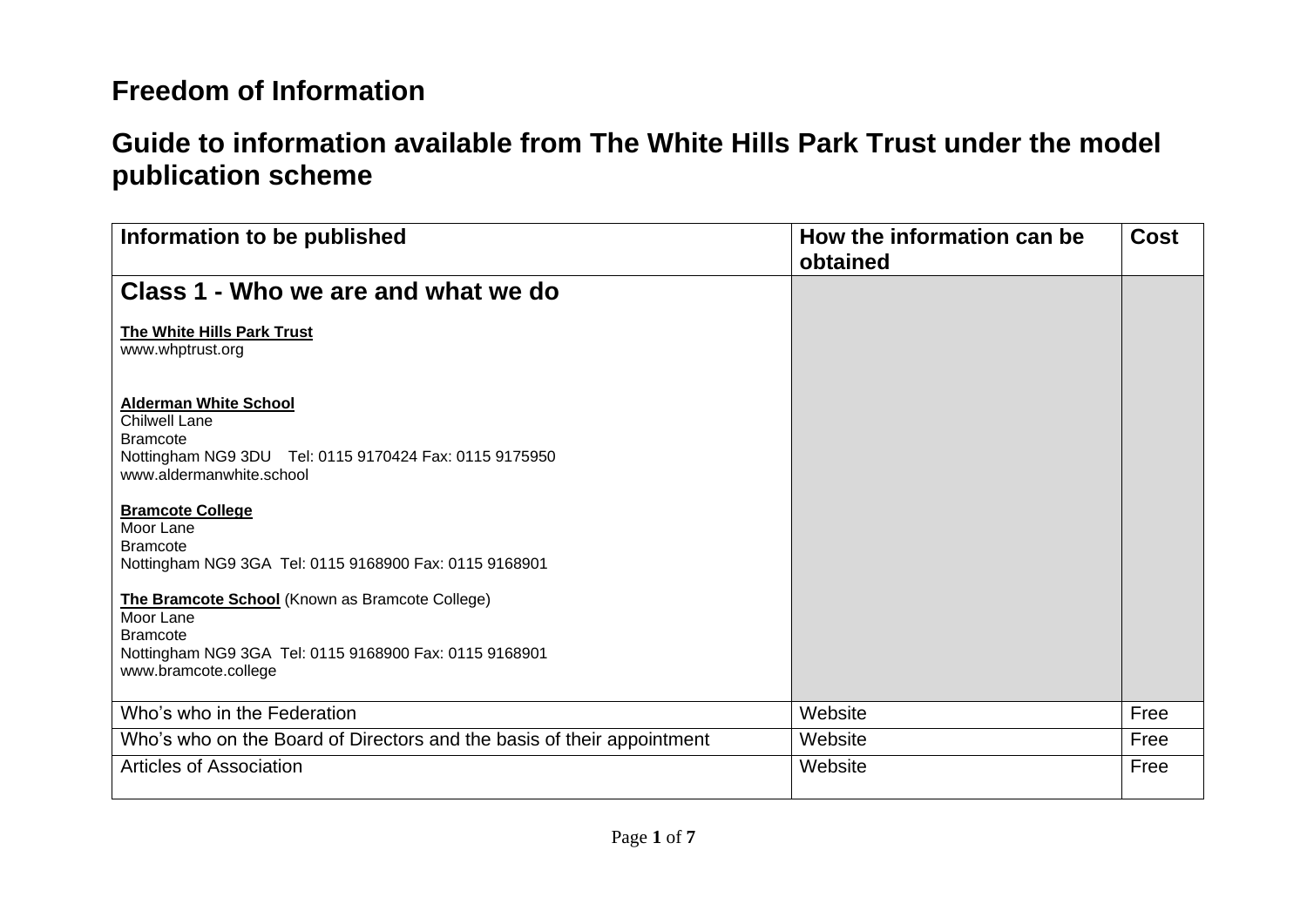| Instrument of Governance                                                                                                                                                      | On application to the Executive Head<br>Teacher's PA.                                                          | Free       |
|-------------------------------------------------------------------------------------------------------------------------------------------------------------------------------|----------------------------------------------------------------------------------------------------------------|------------|
| Contact details for the Head teacher and for the Directors.                                                                                                                   | Mr P Heery<br><b>Executive Head Teacher</b><br>0115 9078111<br>Karen.Sims@whpfederation.org                    |            |
|                                                                                                                                                                               | Mr A Bird<br><b>Chair of Governors</b><br>Karen.Sims@whpfederation.org                                         |            |
|                                                                                                                                                                               | C/O Mrs K Sims<br><b>Bramcote College</b><br>Moor Lane<br><b>Bramcote</b>                                      |            |
| Individual School prospectus                                                                                                                                                  | Nottingham NG9 3GA<br>Available on the website.<br>A hard copy is available from the<br>school reception.      | Free       |
| Federation session times and term dates                                                                                                                                       | Website.                                                                                                       | Free       |
| Class 2 – What we spend and how we spend it<br>(Financial information relating to projected and actual income and expenditure,<br>procurement, contracts and financial audit) |                                                                                                                |            |
| Annual budget plan and the annual audited accounts of the Trust                                                                                                               | The Previous year's Audited accounts<br>available on the website.<br>Printed copies of the Audited<br>Accounts | Free<br>£5 |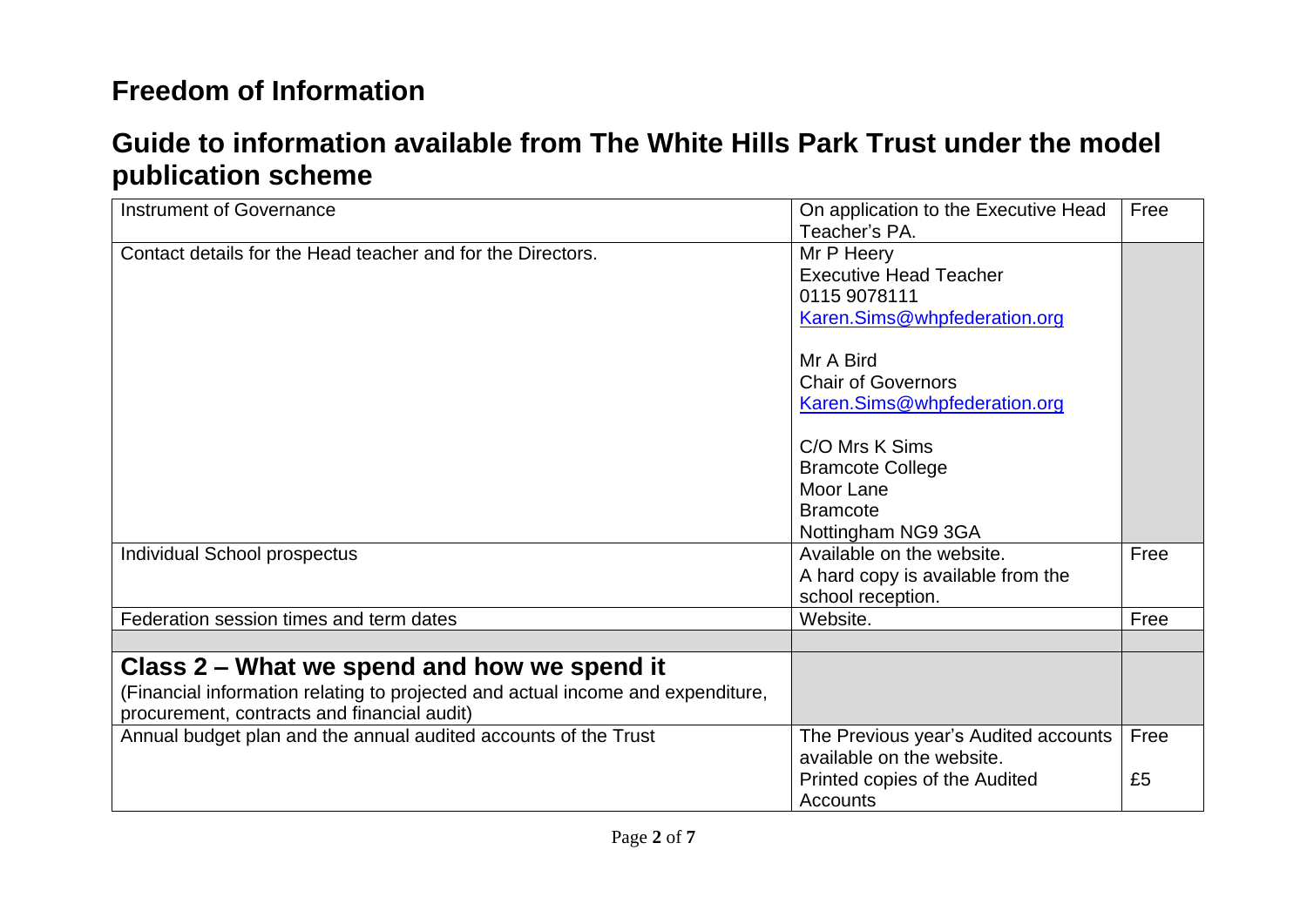|                                                                                                                  | Current year's plan on application to<br>Federation Finance Manager. | £5   |
|------------------------------------------------------------------------------------------------------------------|----------------------------------------------------------------------|------|
| Capitalised funding                                                                                              | On application to Federation Finance<br>Manager.                     | £5   |
| Additional funding                                                                                               | On application to Federation Finance<br>Manager.                     | £5   |
| Procurement and projects                                                                                         | On application to Federation Finance<br>Manager.                     | £5   |
|                                                                                                                  |                                                                      |      |
|                                                                                                                  |                                                                      |      |
| Class 3 – What our priorities are and how we are doing                                                           |                                                                      |      |
| (Strategies and plans, performance indicators, audits, inspections and reviews)                                  |                                                                      |      |
| School profile<br>Government supplied performance data<br>The latest Ofsted report<br>- Summary<br>- Full report | Website                                                              | Free |
| Performance management policy and procedures adopted by the Directors.                                           | On application to the Executive Head<br>Teacher's PA.                | £5   |
| The Trusts development plans                                                                                     | Website                                                              | Free |
| Every Child Matters - policies and procedures                                                                    | Website                                                              | Free |
|                                                                                                                  |                                                                      |      |
| Class 4 – How we make decisions                                                                                  |                                                                      |      |
| (Decision making processes and records of decisions)                                                             |                                                                      |      |
| Admissions policy/decisions (not individual admission decisions)                                                 | Website                                                              | Free |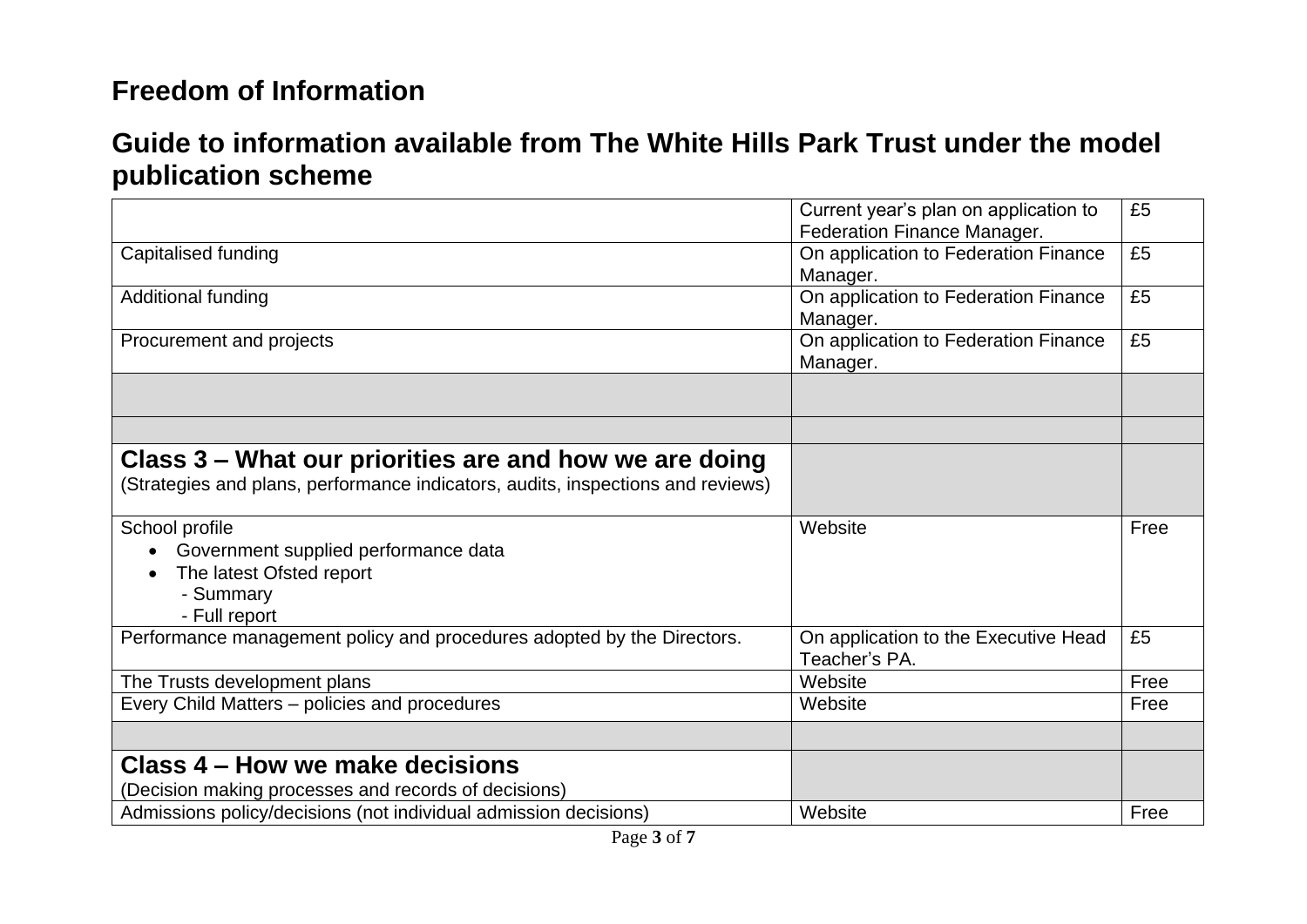| Agendas of meetings of the Directors and its committees                                                                      | On application to the Executive Head<br>Teacher's PA. | £5   |
|------------------------------------------------------------------------------------------------------------------------------|-------------------------------------------------------|------|
| Minutes of meetings (as above) $-$ nb this will exclude information that is properly<br>regarded as private to the meetings. | On application to the Executive Head<br>Teacher's PA. | £5   |
|                                                                                                                              |                                                       |      |
| Class 5 – Our policies and procedures                                                                                        |                                                       |      |
| (Current written protocols, policies and procedures for delivering our services                                              |                                                       |      |
| and responsibilities)                                                                                                        |                                                       |      |
| School policies including:                                                                                                   | Website                                               | Free |
| Charges and remission policy                                                                                                 |                                                       |      |
| <b>Community Cohesion policy</b>                                                                                             |                                                       |      |
| Complaints policy                                                                                                            |                                                       |      |
| Equal opportunities                                                                                                          |                                                       |      |
| <b>Financial regulations</b>                                                                                                 |                                                       |      |
| Freedom of Information publication scheme                                                                                    |                                                       |      |
| <b>Health and Safety</b>                                                                                                     |                                                       |      |
| School visits policy                                                                                                         |                                                       |      |
| <b>Staff Appraisal Policy</b>                                                                                                |                                                       |      |
| Staff contact policy                                                                                                         |                                                       |      |
| Staff performance management policy                                                                                          |                                                       |      |
| Pupil and curriculum policies, including:                                                                                    | Website                                               | Free |
| Accessibility plan                                                                                                           |                                                       |      |
| Assessment and marking policy                                                                                                |                                                       |      |
| Behaviour policy                                                                                                             |                                                       |      |
| Careers and information guidance policy                                                                                      |                                                       |      |
| <b>Child Protection</b>                                                                                                      |                                                       |      |
| Collective worship policy                                                                                                    |                                                       |      |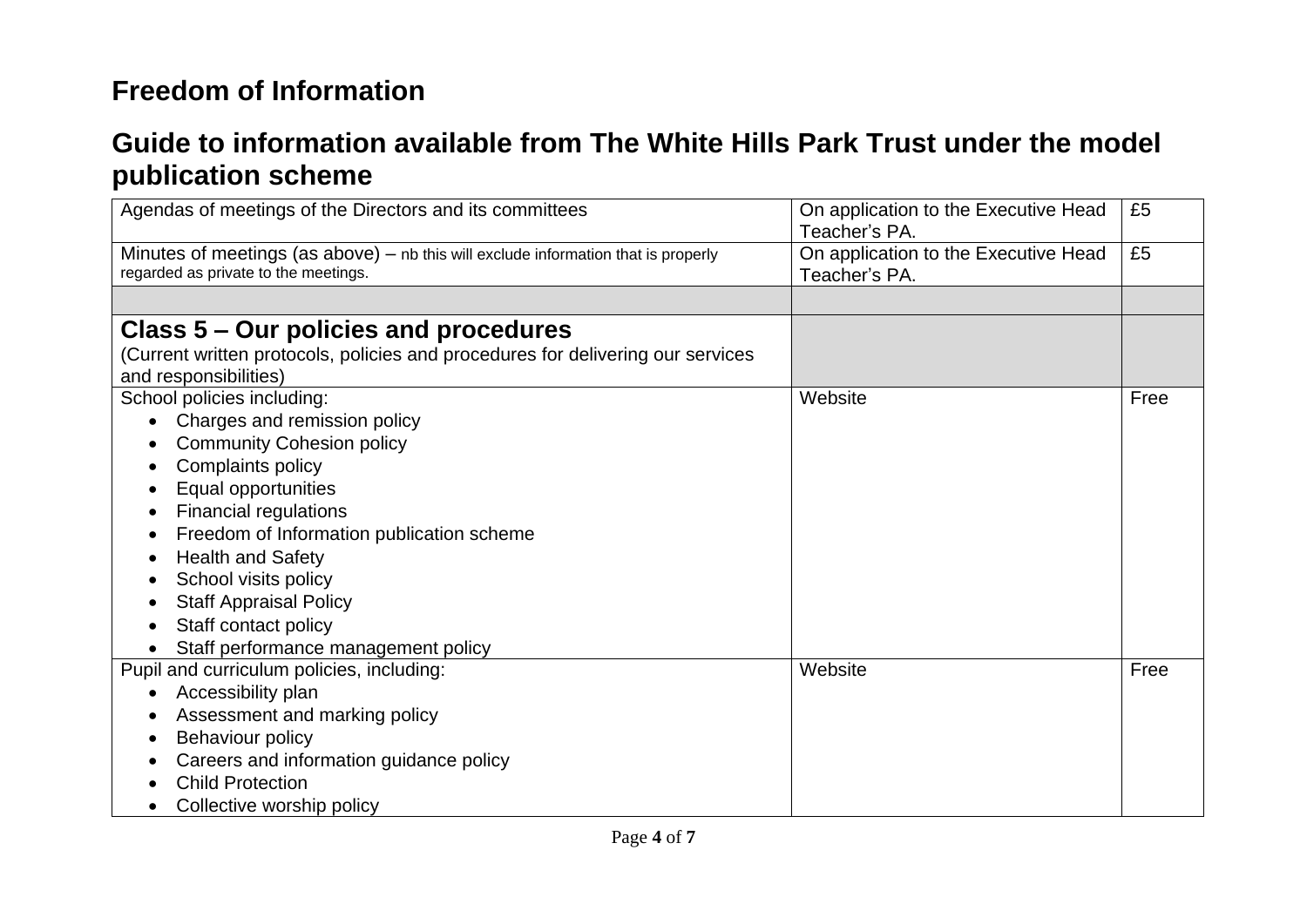| Cover policy                                                                 |                                      |      |
|------------------------------------------------------------------------------|--------------------------------------|------|
| Curriculum policy                                                            |                                      |      |
| Home/school agreement                                                        |                                      |      |
| Disability equality scheme                                                   |                                      |      |
| Race equality policy                                                         |                                      |      |
| Sex & relationships education policy                                         |                                      |      |
| Special educational needs & inclusion policy                                 |                                      |      |
| Work experience policy                                                       |                                      |      |
| Records management and personal data policies, including:                    | On application to the school         | Free |
| Records retention destruction and archive policies<br>$\bullet$              |                                      |      |
| Data protection                                                              |                                      |      |
| <b>Privacy Notice</b>                                                        |                                      |      |
|                                                                              |                                      |      |
| Class 6 – Lists and Registers                                                |                                      |      |
|                                                                              |                                      |      |
| Curriculum circulars and statutory instruments                               | Inspection only.                     | Free |
| Disclosure logs                                                              | Inspection only.                     | Free |
| Asset register                                                               | Inspection only.                     | Free |
| Any information the school is currently legally required to hold in publicly | Inspection only.                     | Free |
| available registers (THIS DOES NOT INCLUDE THE ATTENDANCE                    |                                      |      |
| <b>REGISTER)</b>                                                             |                                      |      |
|                                                                              |                                      |      |
| Class 7 - The services we offer                                              | (hard copy or website; some          |      |
| (Information about the services we offer, including leaflets, guidance and   | information may only be available by |      |
| newsletters produced for the public and businesses)                          | inspection)                          |      |
|                                                                              |                                      |      |
| Extra-curricular activities                                                  | Website                              | Free |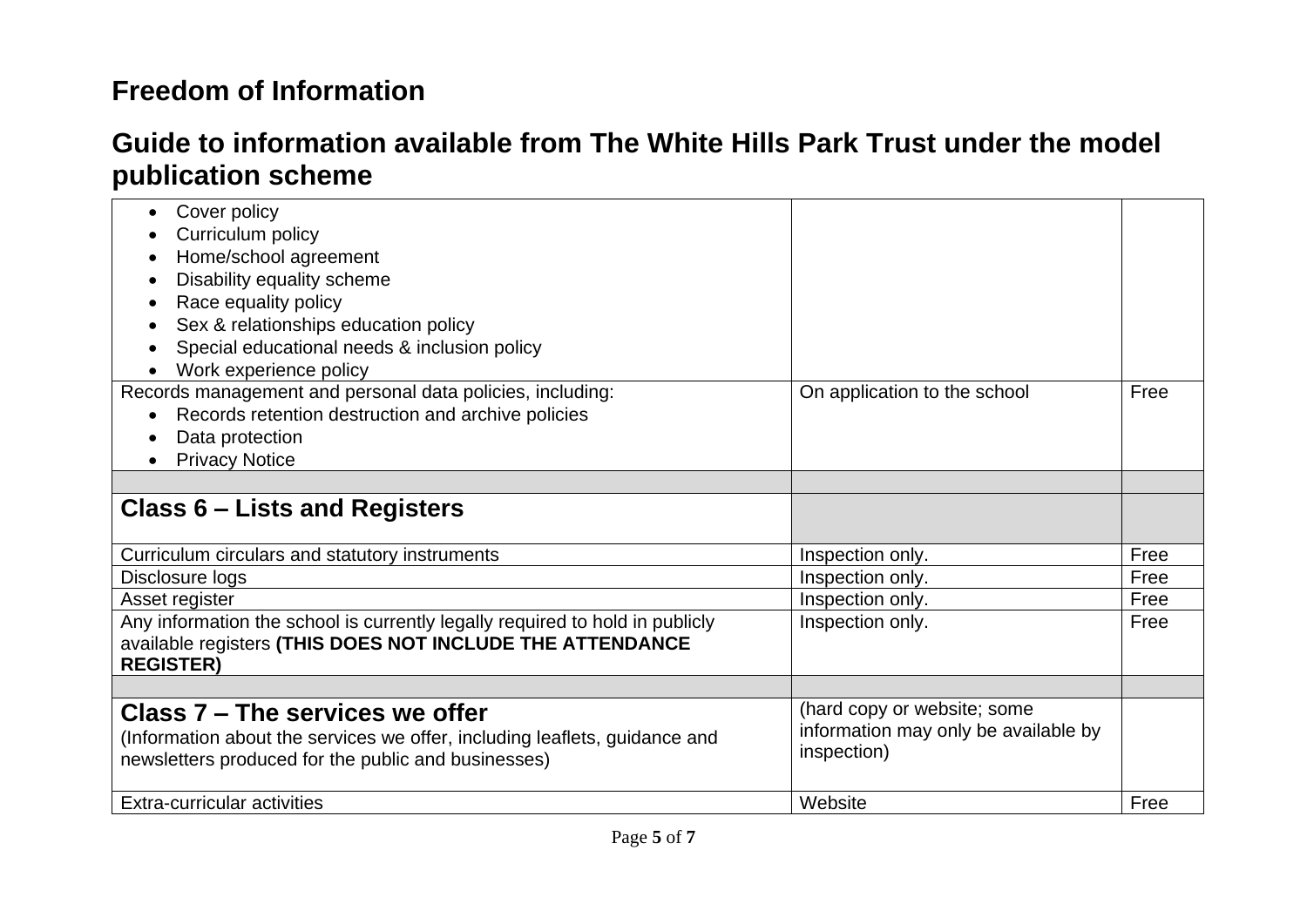## **Guide to information available from The White Hills Park Trust under the model publication scheme**

| Out of school clubs                                                               | Website                            | Free |
|-----------------------------------------------------------------------------------|------------------------------------|------|
| School publications                                                               | Website                            | Free |
| Leaflets books and newsletters                                                    | Website or available as a hardcopy | Free |
|                                                                                   | from the school reception.         |      |
|                                                                                   |                                    |      |
| <b>Additional Information</b>                                                     |                                    |      |
| This will provide schools with the opportunity to publish information that is not |                                    |      |
| itemised in the lists above                                                       |                                    |      |
|                                                                                   |                                    |      |

#### **Contact details:**

Mr T Hyland Deputy Head Alderman White School Chilwell Lane, Bramcote, Nottingham NG8 3DU Tel: 0115 9170424 Fax: 0115 9175950

Miss F Parker Head of 6<sup>th</sup> Form Bramcote College Moor Lane, Bramcote, Nottingham, NG9 3GA Tel: 0115 9168900 Fax: 0115 9168901

Mrs H Gale Head of School The Bramcote School Moor Lane, Bramcote, Nottingham, NG9 3GA Tel: 0115 9168900 Fax: 0115 9168901